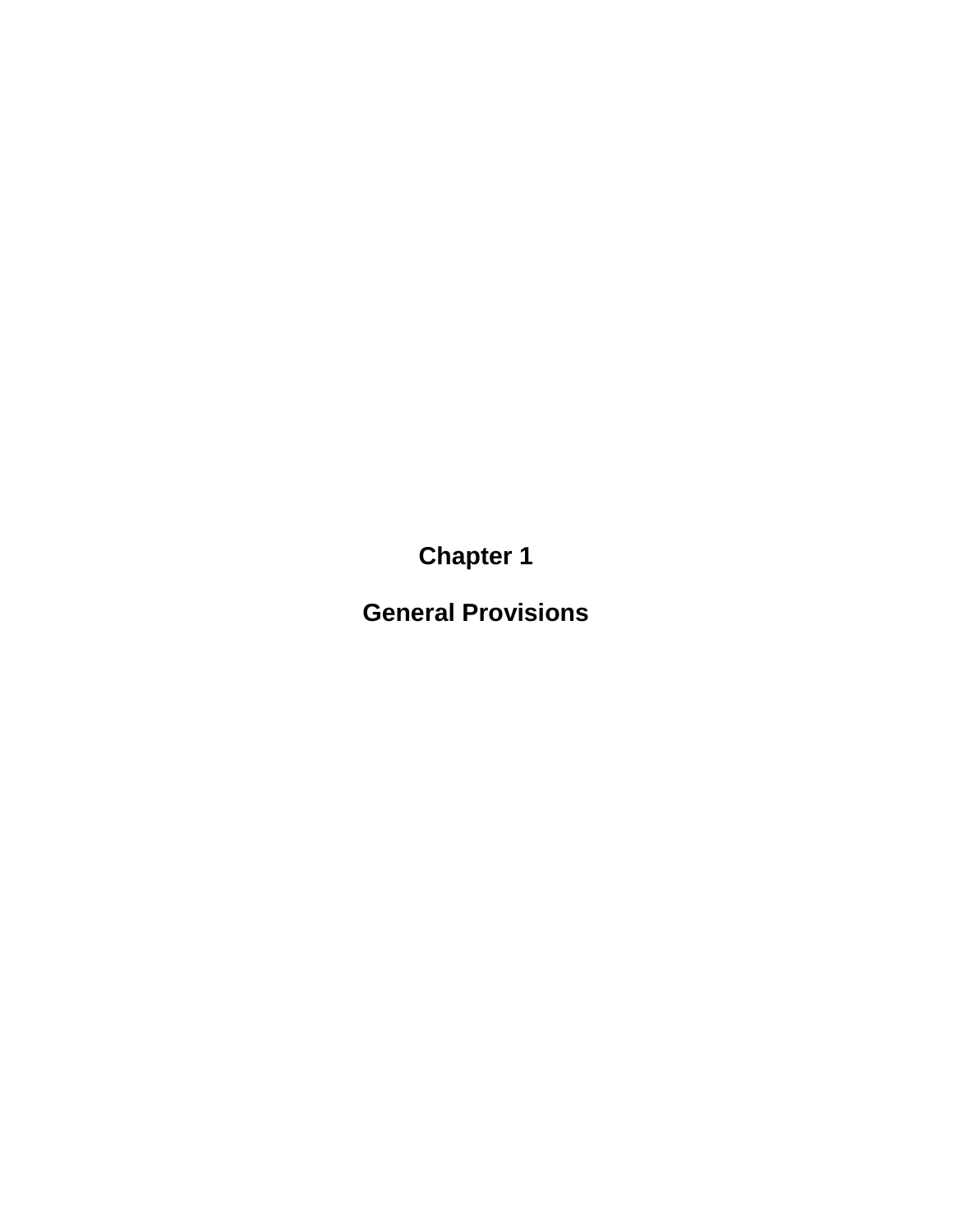# **Chapter 1**

## **General Provisions**

| <b>Section</b> | Topic                                  | Page |
|----------------|----------------------------------------|------|
| 1.1            | <b>Short Title</b>                     | 1.1  |
| 1.2            | <b>Jurisdiction</b>                    | 1.1  |
| 1.3            | <b>Amendments and Revisions</b>        | 1.1  |
| 1.4            | <b>Enforcement Responsibility</b>      | 1.1  |
| 1.5            | <b>Review Process</b>                  | 1.1  |
| 1.6            | <b>Prior Approval</b>                  | 1.1  |
| 1.7            | <b>Relationship to Other Standards</b> | 1.2  |
| 1.8            | Variances                              | 1.2  |
| 1.9            | <b>Private Facilities</b>              | 1.2  |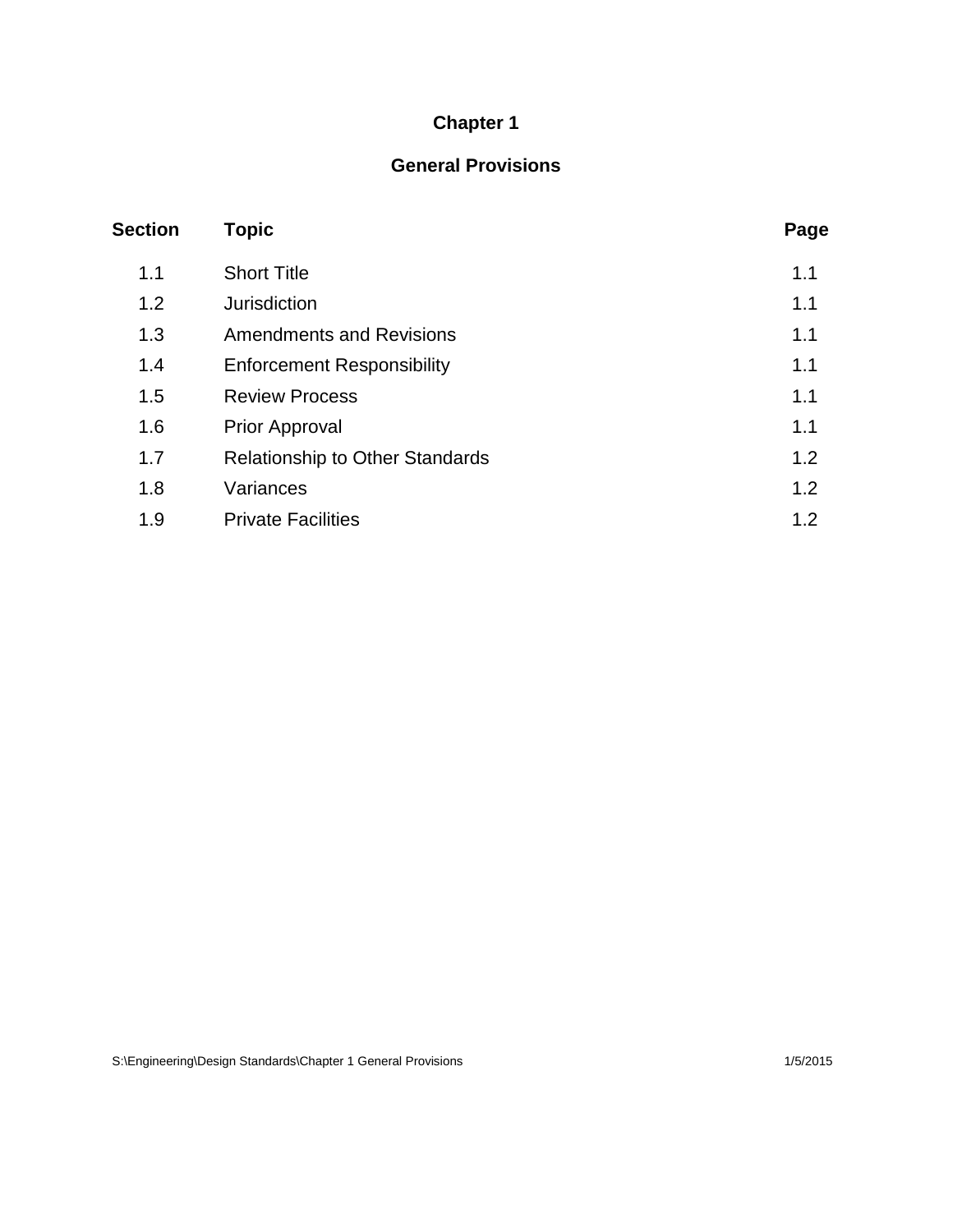### **Chapter 1**

## **General Provisions**

### **1.1 Short Title**

These regulations, together with all future amendments, shall be known as the *City of Huron Engineering Design Standards for Public Improvements* (hereinafter called Design Standards).

### **1.2 Jurisdiction**

These Design Standards, along with the City of Huron Standard Specifications (hereinafter referred to as Standard Specifications) and the City of Huron Standard Plates (hereinafter referred to as Standard Plates), shall apply to all public improvements within the incorporated area of the City of Huron except where superseded by federal or state requirements.

#### **1.3 Amendments and Revisions**

These standards and criteria may be amended as new technology is developed or experience gained in the use of these Design Standards. The  $\hat{\mathcal{O}}\tilde{\mathbf{x}}$   $\hat{\mathcal{A}}$ ,  $\hat{\mathcal{O}}$ ,  $\hat{\mathbf{x}}$  and  $\hat{\mathcal{O}}$  the  $\hat{\mathcal{A}}$  $\mathbf{B}$ ]  $\mathbf{B}$  (ca)  $\mathbf{A}$   $\mathbf{B}$   $\mathbf{A}$  and  $\mathbf{B}$   $\mathbf{A}$   $\mathbf{C}$   $\mathbf{C}$   $\mathbf{A}$   $\mathbf{C}$   $\mathbf{A}$   $\mathbf{C}$   $\mathbf{A}$   $\mathbf{C}$   $\mathbf{A}$   $\mathbf{C}$   $\mathbf{A}$   $\mathbf{C}$   $\mathbf{A}$   $\mathbf{C}$   $\mathbf{A}$   $\mathbf{A}$   $\mathbf$ these Design Standards.

### **1.4 Enforcement Responsibility**

It shall be the duty of the City Engineer to enforce the provisions of these Design Standards.

### **1.5 Review Process**

The City will review all submittals for compliance with the specific Design Standards. Acceptance by the City does not relieve the Owner, Design Professional, or Contractor from responsibility for ensuring that the calculations, plans, specifications, construction, and record drawings are in compliance with the Design Standards.

### **1.6 Prior Approval**

These Design Standards shall not abrogate or annul: (a) any permits issued before the effective date of these Design Standards; (b) any construction plans approved before the effective date of these Design Standards; (c) any final plat documents that have been recommended for approval by the City of Huron Planning Commission prior to the effective date of these standards; or (d) any easements or covenants already in effect.

### **1.7 Relationship to Other Standards**

If special districts impose more stringent standards, this difference is not considered a conflict and the more stringent standard shall apply. If state or federal government imposes more stringent standards, criteria, or requirements, these shall be incorporated into these Design Standards in accordance with Section 1.3 of this Manual.